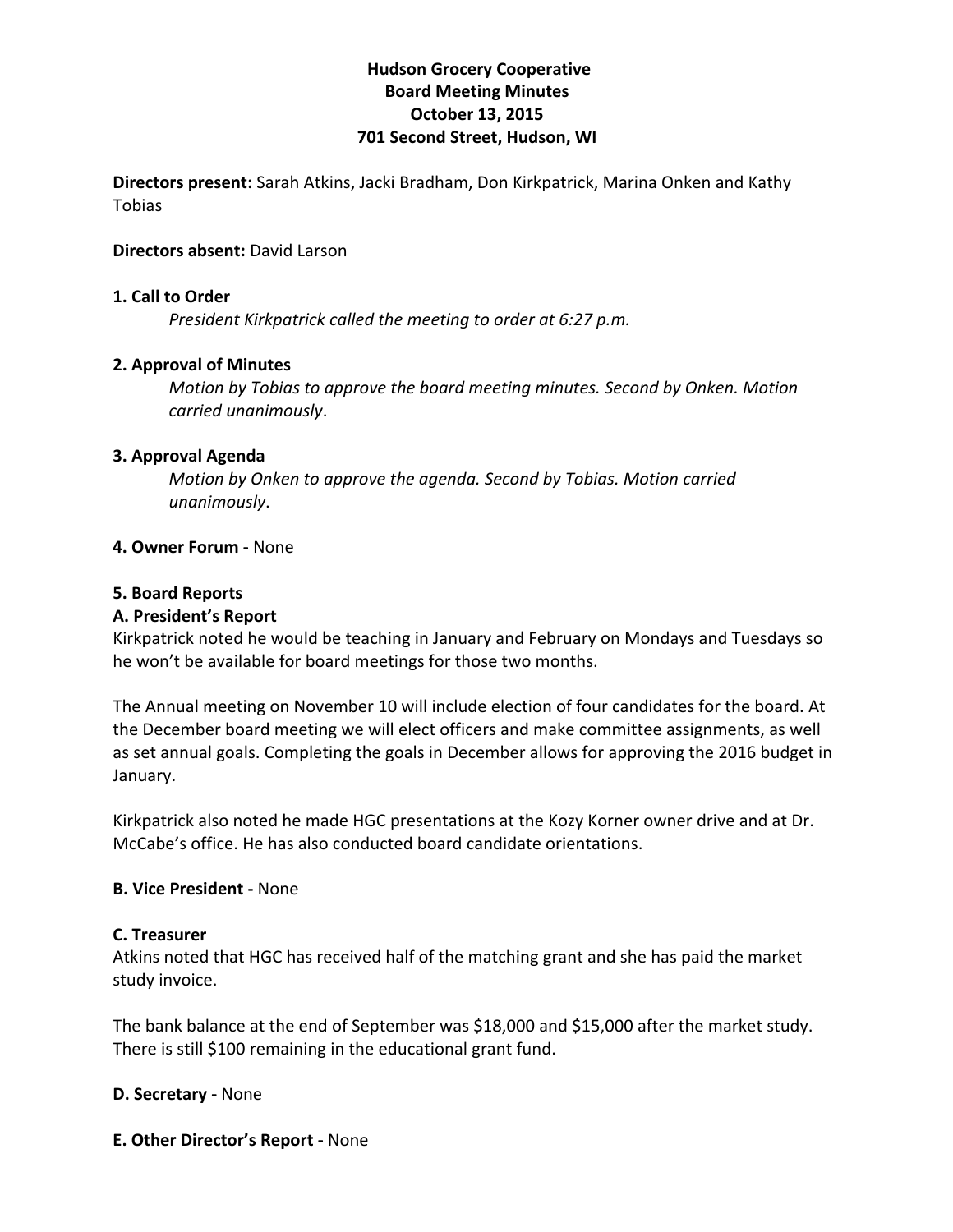## **6. Old Business**

## **A. Annual Ownership Meeting**

The November 10th Annual Owner Meeting at The Phipps Center for the Arts will include a food drive.

There are four board candidates: Rebecca Peters, Katie Nelson-Heil, Nick Meurett and Carol Zempel and they have all attended orientation sessions. If elected, this will bring the board to nine directors, which is HGC's maximum number of directors.

## **B. Board Education**

Tobias and Onken are registered for the Small But Strong training session on November 7th in the Twin Cities.

There will be a CBL 101 training session January in Minneapolis. The Up and Coming Conference in Bloomington, Indiana is Mach 10-12.

## **7. Committee Reports**

## **A. Fundraising & Finance** – None

It was noted that in 2016 HGC will need to have an active Finance Committee.

## **B. Ownership & Volunteer**

Sixten new HGC ownership applications were presented to the Board.

- 349 Kaylee Spencer-Ahrens & Matt Dooley
- 350 Christine & Ryan Nielsen
- 351 Shinae & Joshua Warren
- 352 Alice Hayward
- 353 Jody & Joe Yray
- 354 - Erin Peterson
- 355 Brandon Lorrig
- 356 - Colleen & Jim Hammer
- 357 Twyla & Paul Schmegal
- 358 Suzy Koller and Nikki Garden
- 359 Ann & Tracy Peck
- 360 Ryan Nelson
- 361 Scott & Barbara Peterson
- 362 Angela Olson Law LLC
- 363 Wendy & Randall Nickeron
- 364 Ryanne Williams

*Motion by Tobias to approve 16 new HGC ownership applications. Second by Atkins. Motion carried unanimously*.

Atkins noted that with the Paypal online payment on the new website owners are no longer completing an owner application. In the past the online application was connected to a Google doc. Website designer Christi Cardenas will be contacted to resolve this issue.

A website train session is still needed Atkins, Onken, Bradham and Joel Skinner would like to be trained in on the website management.